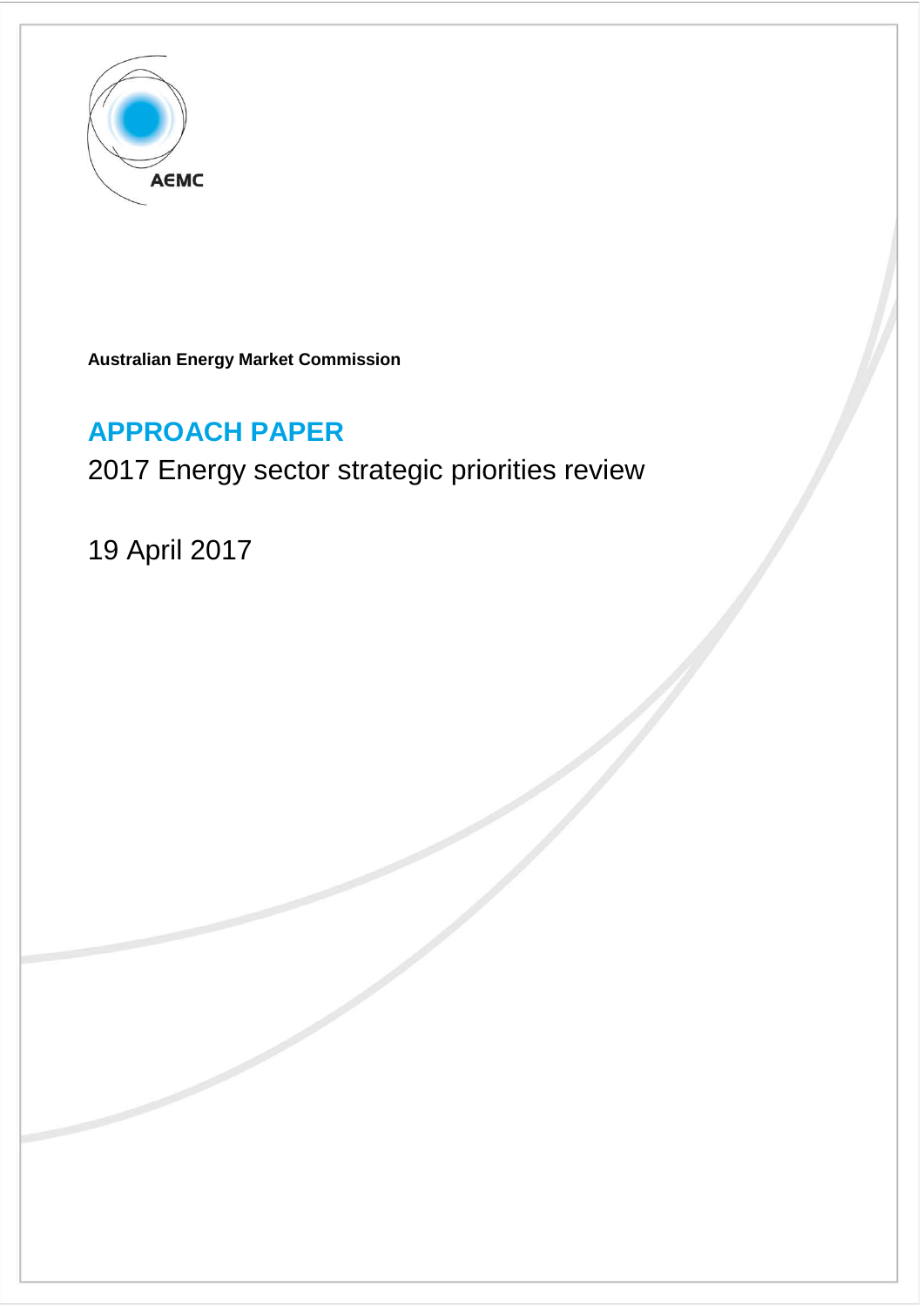#### **Inquiries**

Australian Energy Market Commission PO Box A2449 Sydney South NSW 1235

**E**: aemc@aemc.gov.au **T**: (02) 8296 7800 **F**: (02) 8296 7899

Reference: EMO0032

#### **Citation**

AEMC , 2017 Energy sector strategic priorities review, Approach paper, 19 April 2017 , Sydney

#### **About the AEMC**

The AEMC reports to the Council of Australian Governments (COAG) through the COAG Energy Council. We have two functions. We make and amend the national electricity, gas and energy retail rules and conduct independent reviews for the COAG Energy Council.

This work is copyright. The Copyright Act 1968 permits fair dealing for study, research, news reporting, criticism and review. Selected passages, tables or diagrams may be reproduced for such purposes provided acknowledgement of the source is included.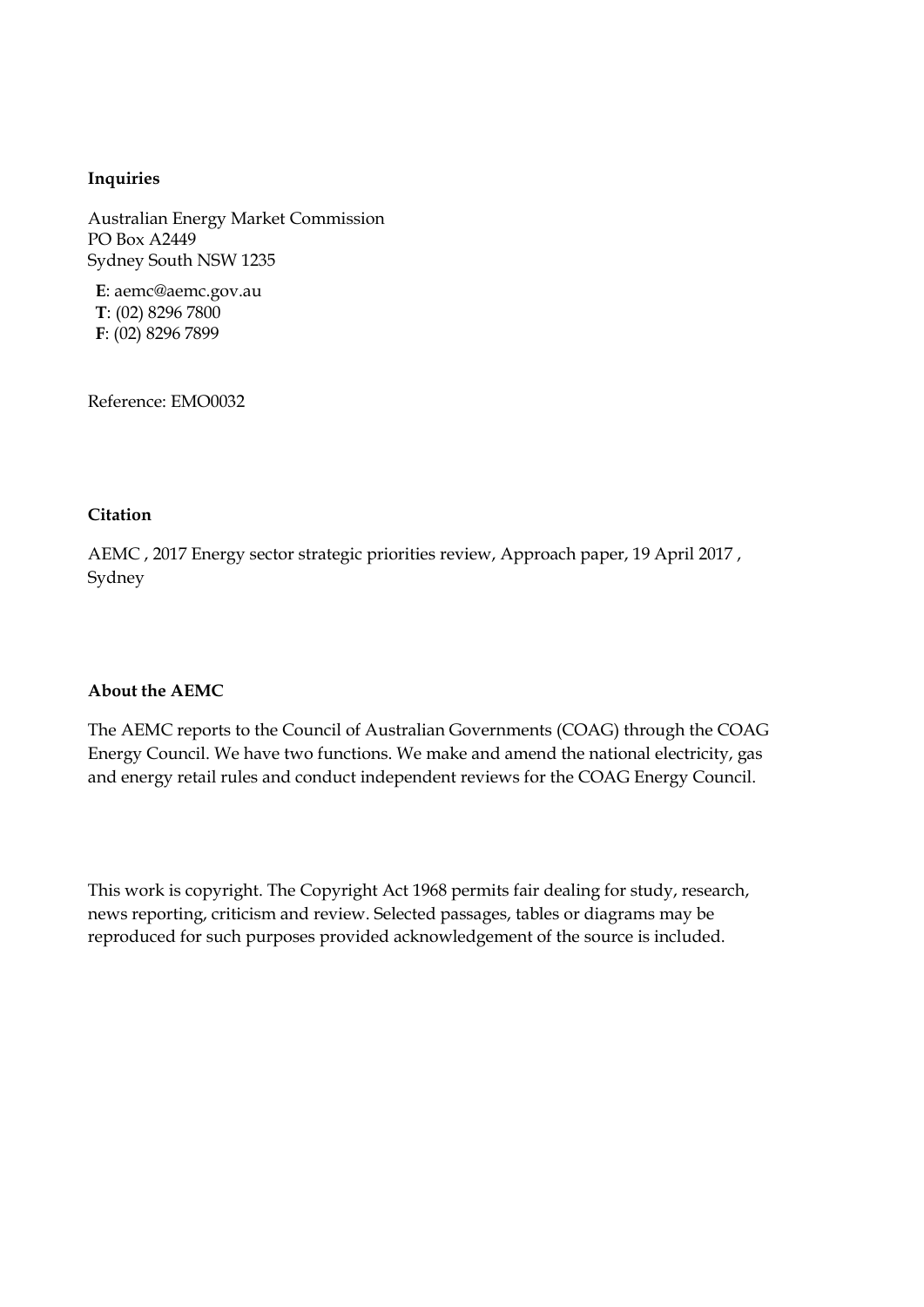# **Contents**

| $\mathbf{1}$            |  |
|-------------------------|--|
| $2^{\circ}$             |  |
| 3                       |  |
| $\overline{\mathbf{4}}$ |  |
| 5 <sup>5</sup>          |  |
| 6                       |  |
|                         |  |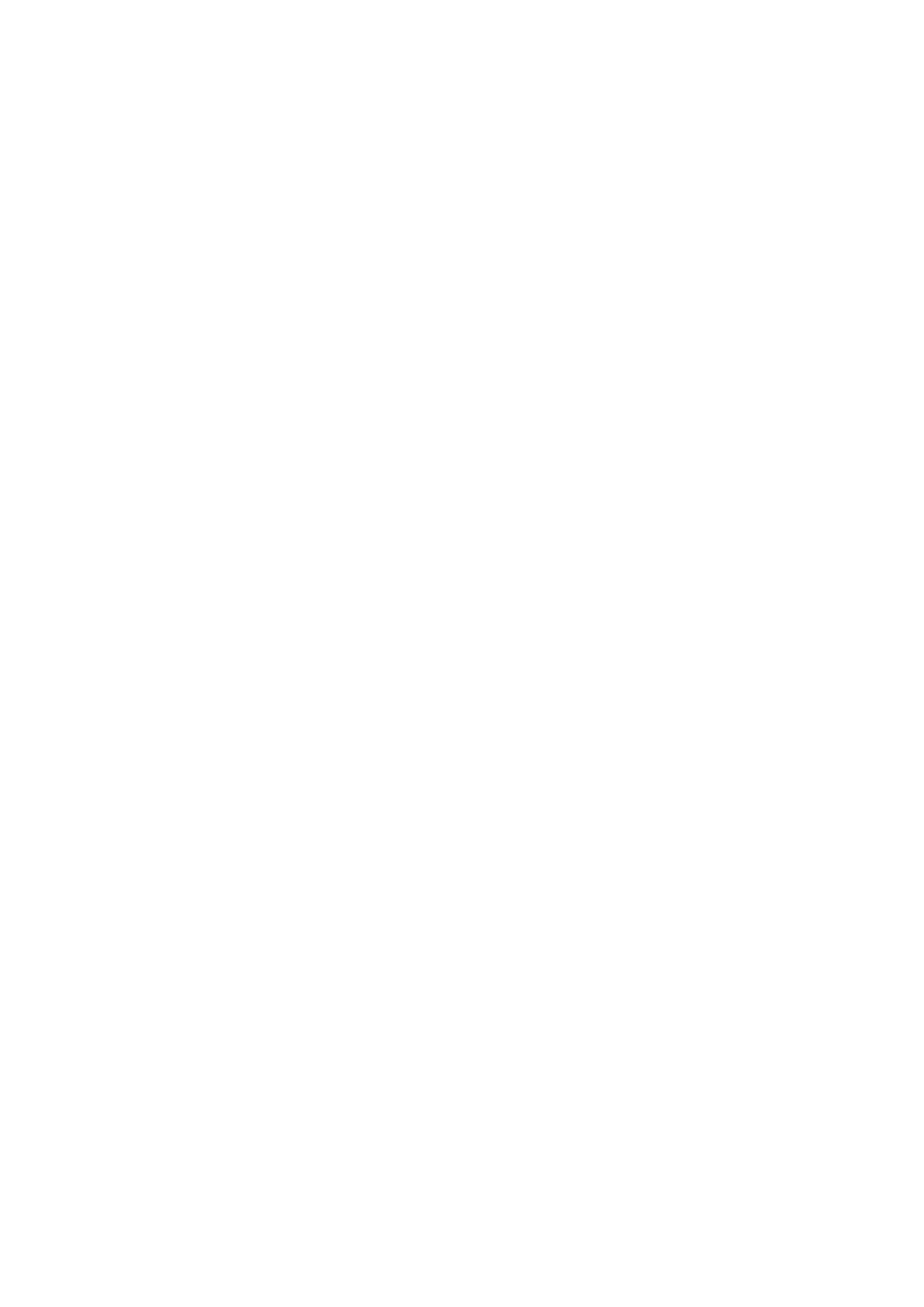### <span id="page-4-0"></span>**1 Introduction**

The Australian energy markets are experiencing significant change making it critical for clear, focussed and consistent policy leadership. The COAG Energy Council (Council) is the appropriate forum to determine the strategic direction and priorities, and the work plans flowing out of these priorities.<sup>[1](#page-4-1)</sup>

In December 2016, the Council tasked the Australian Energy Market Commission (AEMC) with providing targeted strategic advice to inform the Council's strategy and priority setting process. Accordingly, the AEMC has commenced a review of the energy sector strategic priorities.

The AEMC received a terms of reference from the Council that require:

- the AEMC to deliver strategic advice, in the form of a report, to the COAG Energy Council secretariat by October 2017 and every three years thereafter
- that the advice is a broad, concise and high level analysis rather than a detailed examination of individual issues
- annual updates on the previous advice in between the triennial reports
- that in developing the advice, the AEMC must consult with the Standing Committee of Officials (SCO) and the energy market institutions (the Australian Energy Regulator, the Australian Energy Market Operator and Energy Consumers Australia)
- the AEMC to hold a workshop with the SCO to consider the strategic advice following delivery of each report.

The terms of reference have been provided as Attachment 1.

As required by the terms of reference, this paper sets out how the advice will be developed, including the process for consultation with stakeholders. It covers the:

- purpose and scope of the advice
- background to strategic priorities work
- approach to the review
- stakeholder consultation
- timeframes.

<span id="page-4-1"></span><sup>1</sup> COAG Energy Council, *COAG Energy Council response to the Review of Governance Arrangements for Australian Energy Markets - Table of responses*, 4 December 2015, p. 1.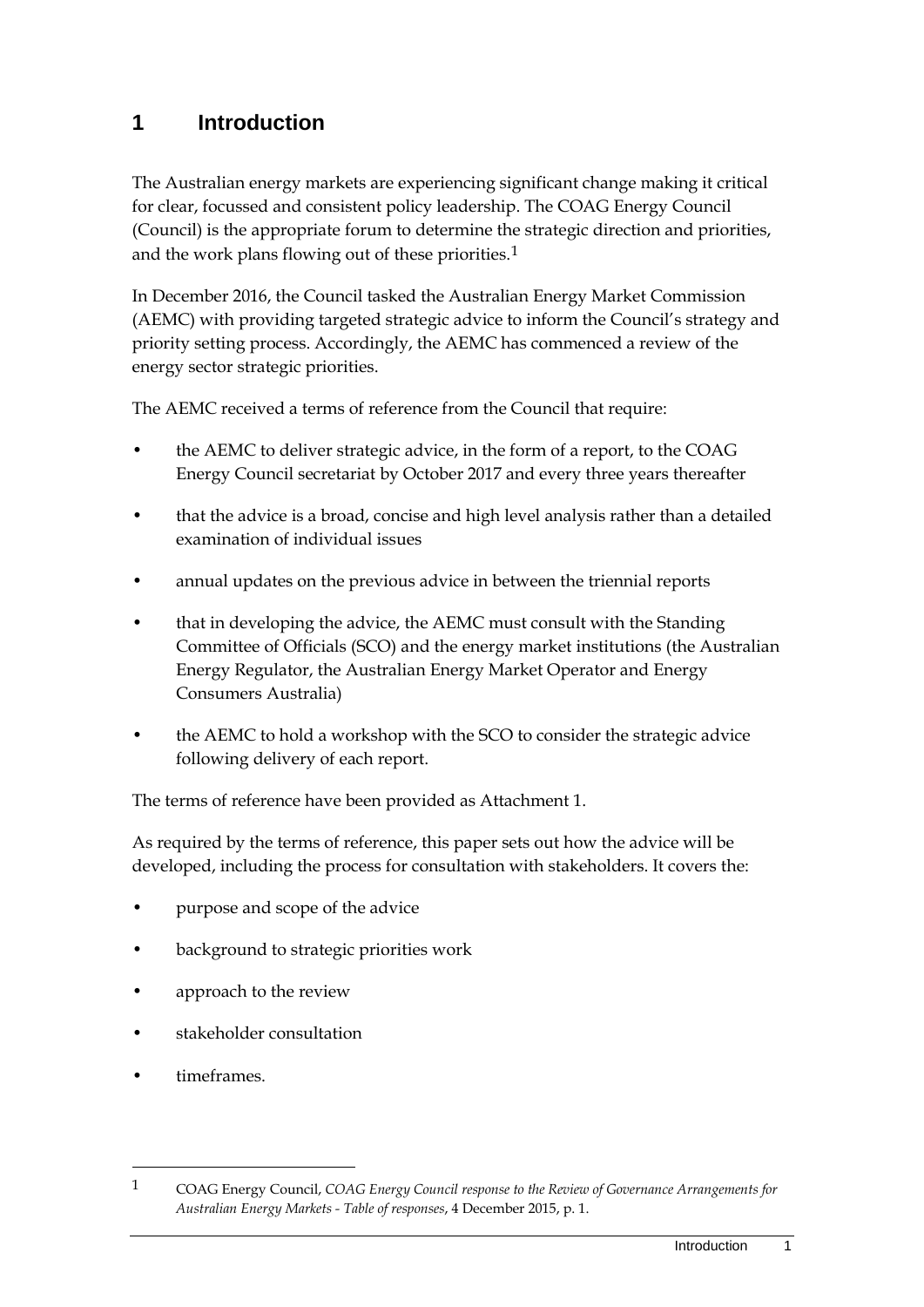# <span id="page-5-0"></span>**2 Context and scope**

### **Context**

The energy sector is undergoing major change – technologically and economically. This is affecting how energy markets function. For example:

- Technological developments are changing the way electricity is generated, stored and consumed.
- The economics of the electricity sector are changing, creating challenges for existing participants and business models, at the same time as opportunities for new entrants and new business models are emerging.
- Gas markets have been affected by export volumes, international pricing and domestic exploration moratoria. These gas market dynamics have had consequent impacts on the electricity markets through the gas price effects felt by gas-fired generators and end users. Gas plays an important role in electricity generation as it supports the transition to newer, more distributed and intermittent forms of electricity generation.
- Consumer choices are expanding, providing increased options for engaged and active energy management.
- The speed of change is rapid, meaning challenges to and opportunities for the energy sector are emerging quickly and concurrently.
- Australia has made international commitments to reduce its carbon emissions.

In this context, to successfully meet the challenges and maximise the opportunities of the evolving energy sector for the long term interests of consumers, it is important that there is:

- clarity in the energy sector strategic policy direction
- a shared view of what needs to happen to achieve strategic policy goals
- a shared commitment to realising the goals.

### **Scope**

-

The AEMC regularly performs strategic rule changes and reviews.[2](#page-5-1) In addition to AEMC-led work, there are also currently a number of one-off reviews with a strategic focus occurring in the energy sector. Examples of current energy sector strategic reviews by other organisations include: the *Independent Review into the Future Security of* 

#### 2 2017 Energy sector strategic priorities review

<span id="page-5-1"></span><sup>2</sup> Examples of the AEMC's forward looking work includes the system security market frameworks review and the five minute settlement rule change.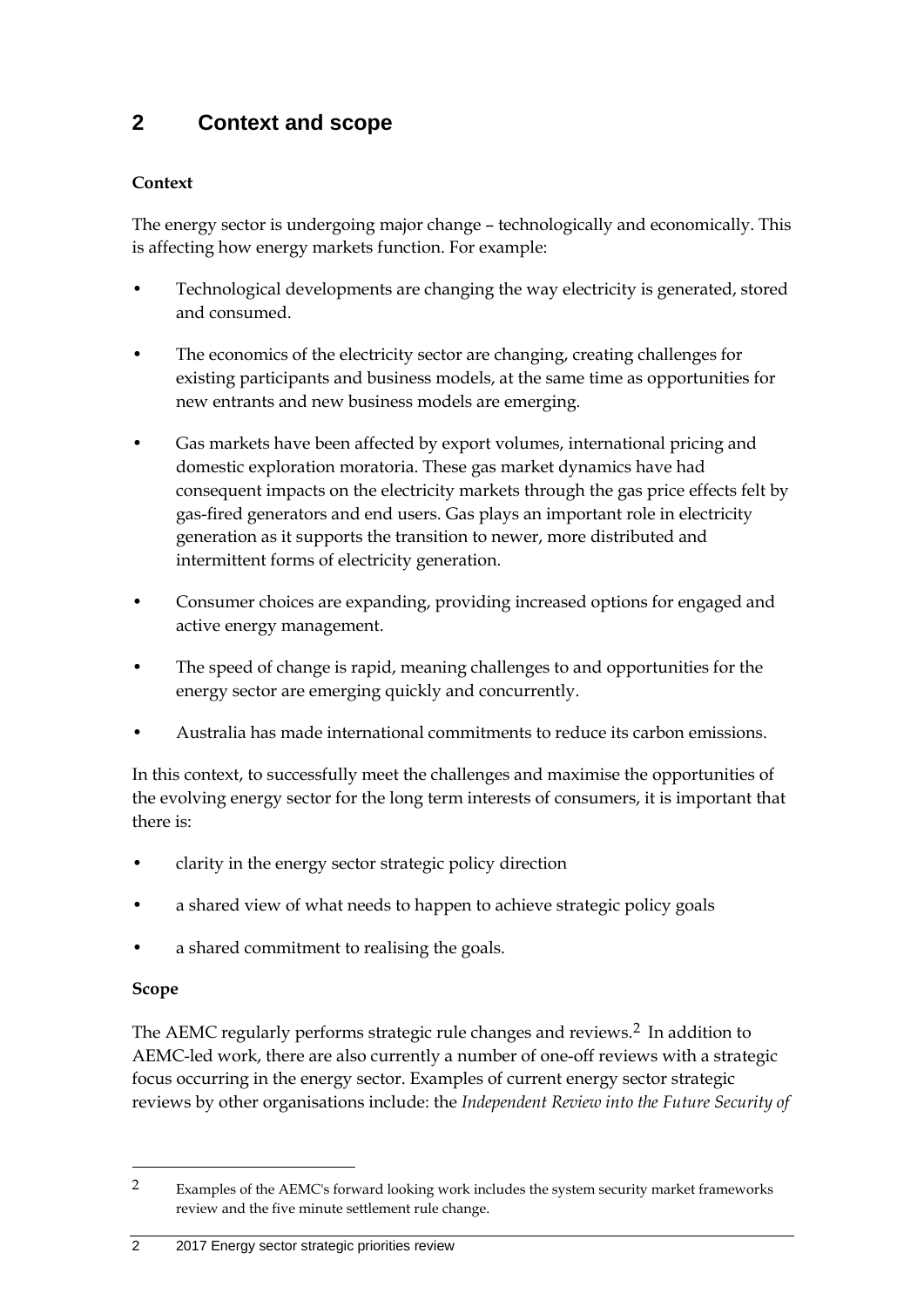*the National Electricity Market* (the 'Finkel review'), the *Electricity Network Transformation Roadmap*, and the *Gas Vision 2050*.

This strategic priorities review differs from other current strategic rule changes and reviews because it:

- involves a triennial in-depth assessment of energy market priorities with on-going annual monitoring and the ability to update the priorities where appropriate.
- is broader in scope compared with the forward-looking rule changes and reviews conducted by the AEMC which can be constrained by the nature of rule change requests and terms of reference.
- informs the COAG Energy Council on an ongoing basis providing a foundation for the COAG Energy Council to develop a co-ordinated and coherent policy agenda that will be adapted and varied in a timely manner.

The advice will highlight the key issues that could affect the COAG Energy Council's setting of strategic priorities in the Australian energy sector and energy markets. It will be a broad, high level analysis that sets out the significant current and potential challenges, risks and opportunities relating to the energy policy, regulatory or operational environment. The scope covers issues arising in all parts of the energy sector across the states and territories.<sup>[3](#page-6-0)</sup> It includes matters relating to electricity, natural gas and energy retailing.

<span id="page-6-0"></span><sup>3</sup> Assessments of strategic priorities have traditionally focussed on energy sector issues specific to the eastern and southern states. However, many of these issues are likely to be common to Western Australia and the Northern Territory. Therefore energy sector issues in these jurisdictions will be canvassed in this review.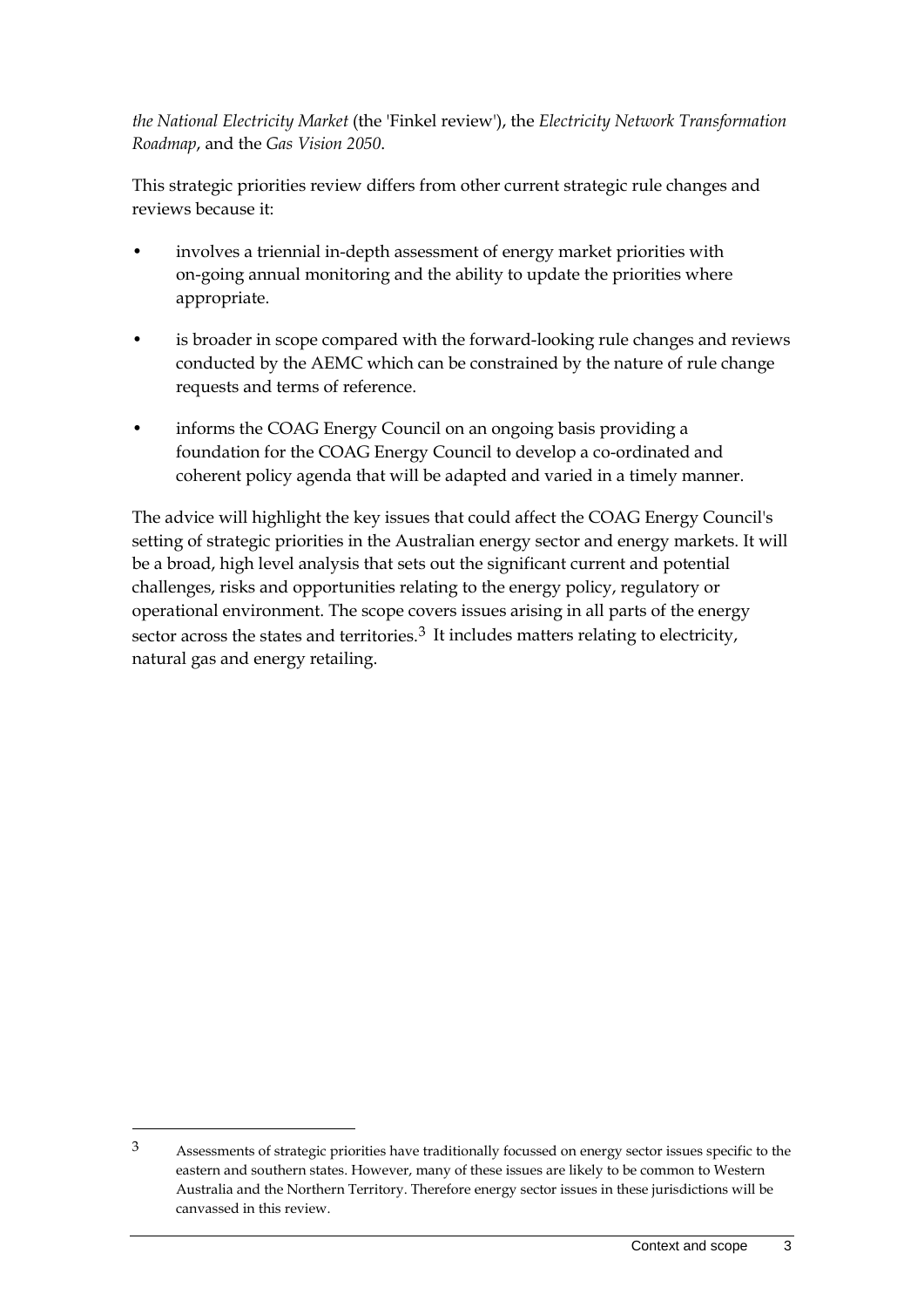### <span id="page-7-0"></span>**3 Background**

In December 2014, the COAG Energy Council initiated a review on the governance arrangements in the Australian energy markets. The review panel released its final report in October 2015.[4](#page-7-1) The report's recommendations include that:

- the Council should determine the strategic direction of the energy sector and the associated work program to support this direction
- the SCO be responsible for presenting the Council with recommendations on strategic direction and a supporting work program
- the AEMC be responsible for aiding the development of this advice.

In December 2015, the COAG Energy Council's responded to the *Review of governance arrangements for the energy markets*. It recommended that the AEMC prepare a major policy paper every three years containing advice on market development strategy to inform the Council's priorities for the energy sector.[5](#page-7-2)

Following that recommendation, the Council has formally requested advice from the AEMC on energy sector strategic priorities in December 2016. This work involves collaborating with the Australian Energy Market Operator, the Australian Energy Regulator and Energy Consumers Australia as well as undertaking broad stakeholder consultation.

The AEMC has a strong track record of developing and maintaining strategic priorities for energy market development. These past AEMC reviews were self-initiated and generally outlined the possible work program that could be undertaken by the AEMC to address identified issues in energy markets. The exception to this was the 2015 review, which suggested not only actions for the AEMC, but also those that the COAG Energy Council and the Australian Energy Regulator could undertake to deliver on the market priorities.

The AEMC initiated the first of three strategic priorities reviews in 2011. The priorities, published every two years, were developed in close consultation with community, business and government stakeholders. Further, the AEMC's 2016 work program identified key evolving strategic issues relating to the significant transitions occurring in the electricity and gas markets.

<span id="page-7-1"></span><sup>4</sup> M Vertigan, G Yarrow and E Morton, *Review of Governance Arrangements for Australian Energy Markets - Final Report*, 23 October 2015, Canberra.

<span id="page-7-2"></span><sup>5</sup> COAG Energy Council, *COAG Energy Council response to the Review of Governance Arrangements for Australian Energy Markets - Table of responses*, 4 December 2015, p 1.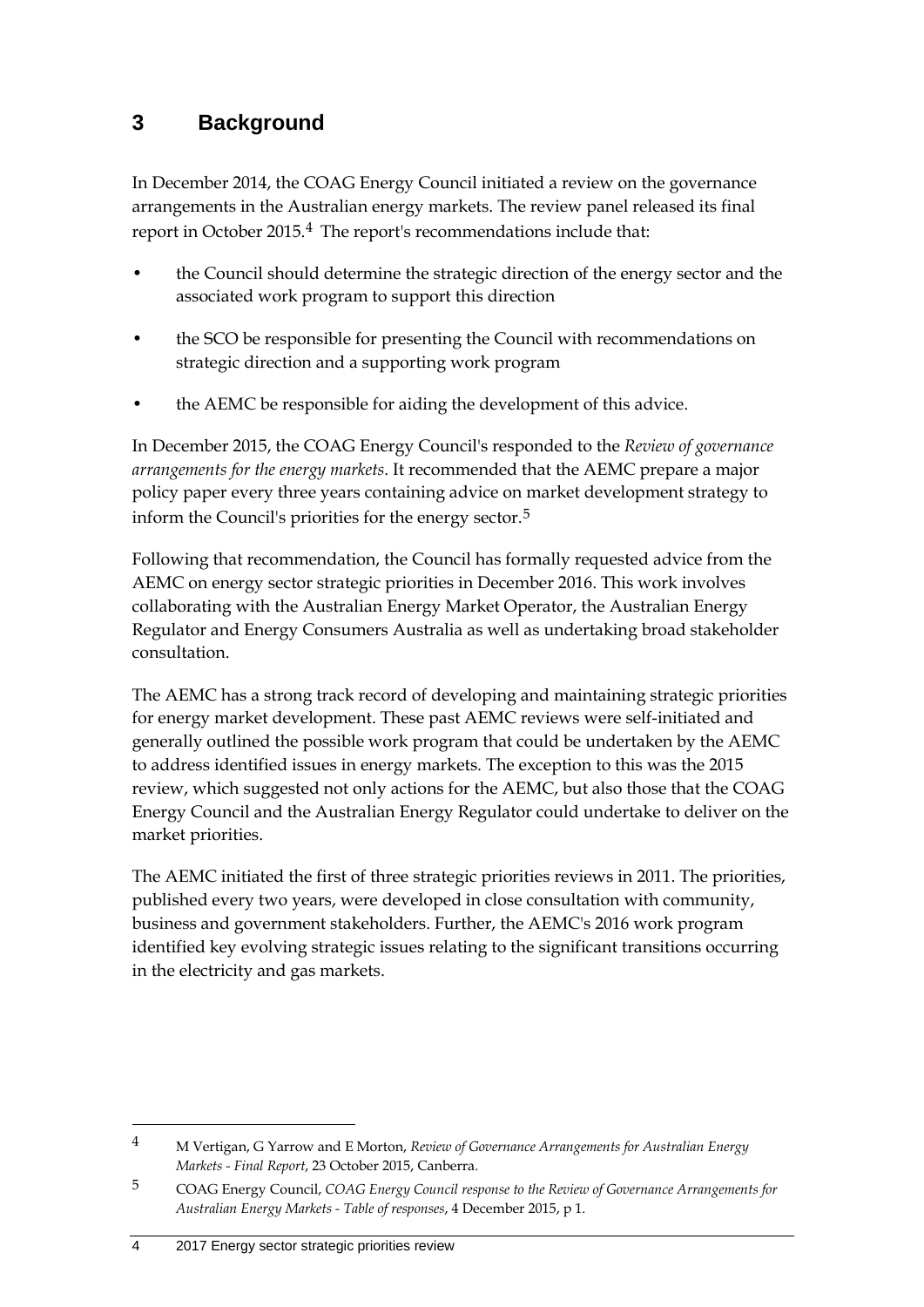The table below sets out the:

- priorities developed in each review of the strategic priorities for energy market development<sup>[6](#page-8-0)</sup>
- priorities developed to guide the AEMC's 2016 work program[7](#page-8-1)
- relevant market drivers for these priorities.

<span id="page-8-0"></span><sup>6</sup> AEMC, *2011 Strategic priorities for energy market development*, 20 October 2011, Sydney; AEMC, *2013 Strategic priorities for energy market development*, 23 October 2013, Sydney; AEMC, *2015 Strategic priorities for energy market development*, 26 November 2015, Sydney.

<span id="page-8-1"></span><sup>7</sup> AEMC, *Work program overview 2015/16*, 20 October 2016, Sydney.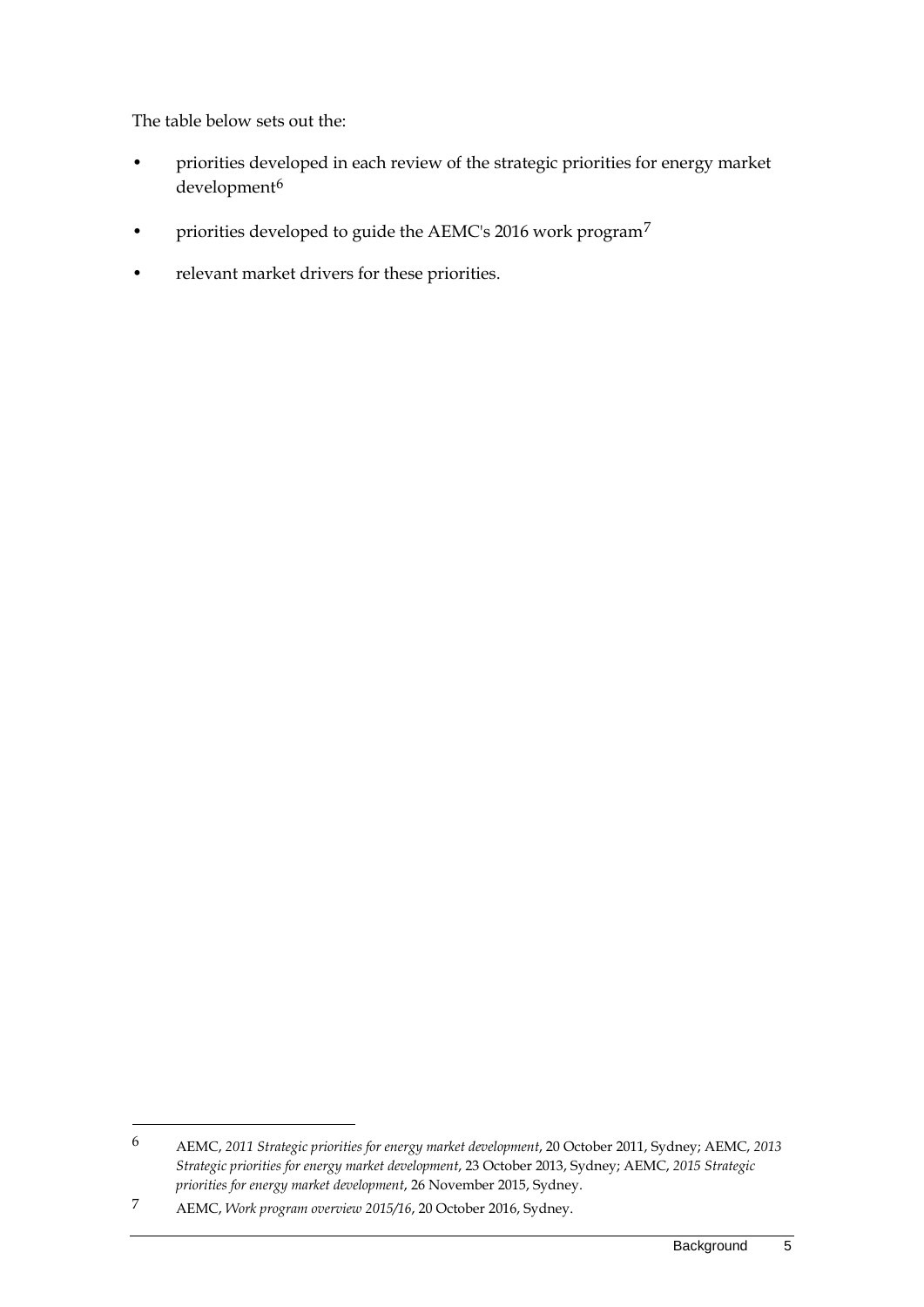### **Findings from earlier strategic priorities exercises**

|                   | 2011 Strategic priorities for<br>energy market development                                                                                                                                                                                                                                                                                                                                                                                                    | 2013 Strategic priorities for<br>energy market development                                                                                                                                                                                                                                                            | 2015 Strategic priorities for<br>energy market development                                                                                                                                                                                                                                                              | 2016 AEMC Work program<br>overview                                                                                                                                                                                                      |
|-------------------|---------------------------------------------------------------------------------------------------------------------------------------------------------------------------------------------------------------------------------------------------------------------------------------------------------------------------------------------------------------------------------------------------------------------------------------------------------------|-----------------------------------------------------------------------------------------------------------------------------------------------------------------------------------------------------------------------------------------------------------------------------------------------------------------------|-------------------------------------------------------------------------------------------------------------------------------------------------------------------------------------------------------------------------------------------------------------------------------------------------------------------------|-----------------------------------------------------------------------------------------------------------------------------------------------------------------------------------------------------------------------------------------|
| <b>Priorities</b> | A predictable regulatory and<br>market environment for<br>rewarding economically efficient<br>investment<br>Building the capability and<br>capturing the value of flexible<br>demand<br>Ensuring the regulation of<br>transmission and distribution<br>networks promotes timely<br>investment and efficient<br>outcomes<br>Two key areas for continued<br>consideration:<br>The gas market and its<br>interaction with the NEM<br>Changing industry structure | Consumer priority -<br>strengthening consumer<br>participation and continuing to<br>promote competitive retail<br>markets<br>Gas priority $-$ promoting the<br>development of efficient gas<br>markets<br>Market priority-supporting<br>market arrangements that<br>encourage efficient investment<br>and flexibility | Consumer priority - enabling<br>consumers to make informed<br>decisions in competitive retail<br>markets.<br>Gas priority $-$ promoting the<br>development of efficient gas<br>markets.<br>Markets and network priority -<br>market and network<br>arrangements that encourage<br>efficient investment and flexibility. | Integration of energy and<br>emissions reduction policy<br>More engaged and better<br>informed energy consumers<br>Promoting system security as<br>market transforms<br>Redesigning the east coast gas<br>market to free up gas trading |
| <b>Drivers</b>    | Forecast rising peak demand<br>Carbon price policy uncertainty<br>Large increases in retail prices<br>caused primarily by network                                                                                                                                                                                                                                                                                                                             | Fall in demand growth<br>Forecast rising peak demand<br>Introduction of a carbon price                                                                                                                                                                                                                                | Forecast rising electricity<br>consumption<br>Forecast rising peak demand                                                                                                                                                                                                                                               | Forecast flat electricity<br>consumption<br>Forecast rising peak demand                                                                                                                                                                 |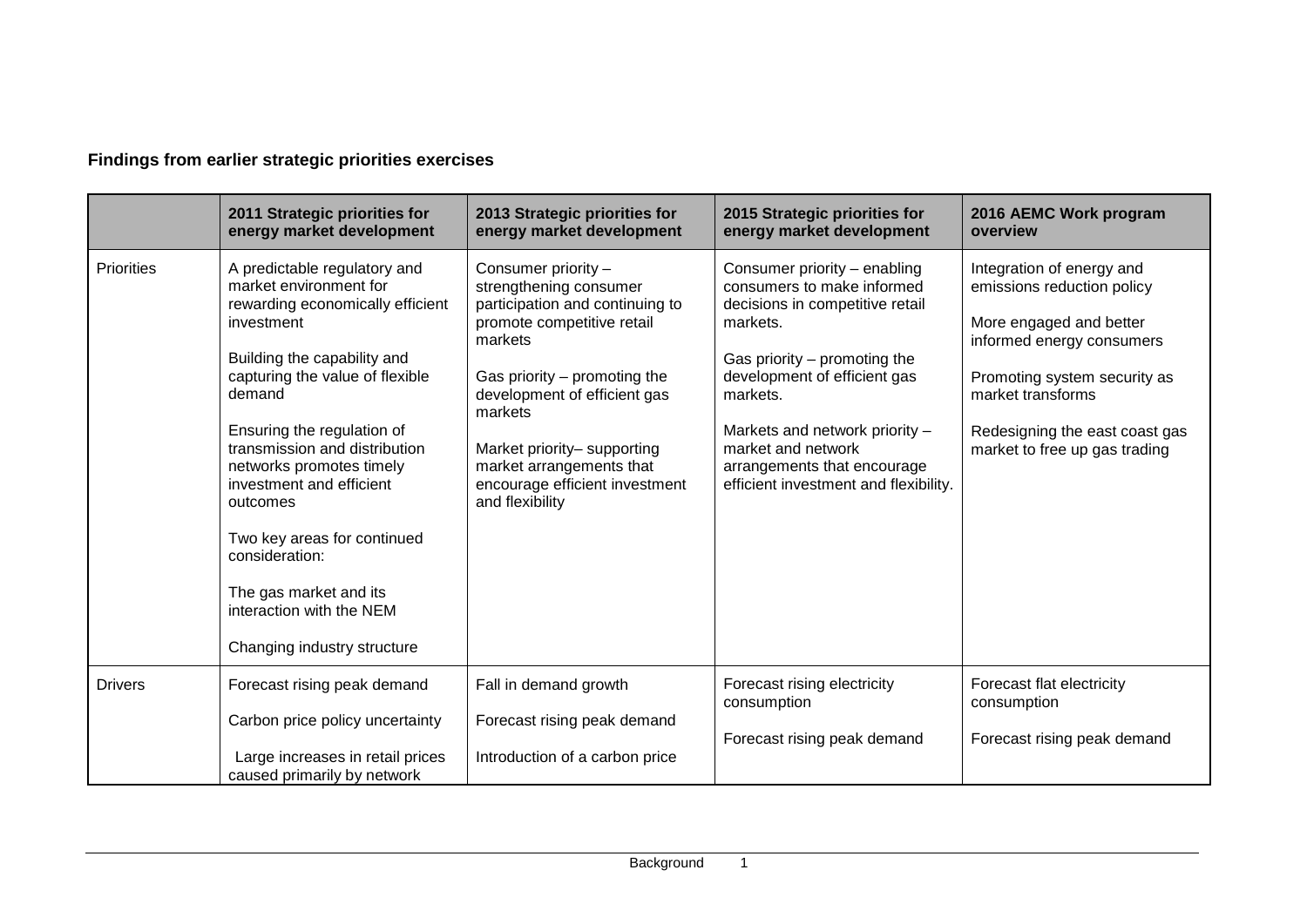| 2011 Strategic priorities for                                                                                                                                                                                                                                                                                                                                                                                                                                                                    | 2013 Strategic priorities for                                                                                                                                                                                                                                                                                                                                                                                                                                                                                                                                                                                   | 2015 Strategic priorities for                                                                                                                                                                                                                                                                                                                                                                                                                                                                                                                                                                                                        | 2016 AEMC Work program                                                                                                                                                                                                                                                                                                                                                                                                       |
|--------------------------------------------------------------------------------------------------------------------------------------------------------------------------------------------------------------------------------------------------------------------------------------------------------------------------------------------------------------------------------------------------------------------------------------------------------------------------------------------------|-----------------------------------------------------------------------------------------------------------------------------------------------------------------------------------------------------------------------------------------------------------------------------------------------------------------------------------------------------------------------------------------------------------------------------------------------------------------------------------------------------------------------------------------------------------------------------------------------------------------|--------------------------------------------------------------------------------------------------------------------------------------------------------------------------------------------------------------------------------------------------------------------------------------------------------------------------------------------------------------------------------------------------------------------------------------------------------------------------------------------------------------------------------------------------------------------------------------------------------------------------------------|------------------------------------------------------------------------------------------------------------------------------------------------------------------------------------------------------------------------------------------------------------------------------------------------------------------------------------------------------------------------------------------------------------------------------|
| energy market development                                                                                                                                                                                                                                                                                                                                                                                                                                                                        | energy market development                                                                                                                                                                                                                                                                                                                                                                                                                                                                                                                                                                                       | energy market development                                                                                                                                                                                                                                                                                                                                                                                                                                                                                                                                                                                                            | overview                                                                                                                                                                                                                                                                                                                                                                                                                     |
| costs followed by environmental<br>policy costs<br>Higher cost of capital since the<br><b>GFC</b><br>Risk of wholesale gas price rises<br>as LNG terminals drive domestic<br>prices to export price parity<br>Increasing convergence of<br>electricity and gas markets<br>potentially creating new supply<br>and security challenges<br>Investment challenge to meet<br>Renewable Energy Target (RET)<br>RET expected to change<br>generation mix, driving more<br>volatile spot market outcomes | Large increases in retail prices<br>caused primarily by network<br>costs followed by environmental<br>policy costs<br>Average wholesale electricity<br>prices close to the long-run costs<br>of generation - workably<br>competitive market<br>Cautious capital markets -<br>companies turning to vertical<br>integration to manage risk.<br>Upward pressure on gas prices<br>due to tight supply/demand<br>balance<br>Retailers differentiating their<br>service offerings through new<br>technologies<br>Increases in distributed<br>generation<br>New avenues for consumer<br>participation in energy policy | Carbon price removed in 2014<br>RET not integrating effectively<br>with NEM.<br>Changing generation mix - coal<br>exiting, renewables entering;<br>concerns for cost and system<br>security and reliability<br>First international shipment of<br>LNG from Gladstone - domestic<br>prices driving to export price<br>parity<br>Gas exploration and drilling<br>moratoria<br>Retail prices easing<br>Retail competition more<br>established and effective<br>Retail electricity prices<br>deregulated in NSW, SA, VIC,<br>anticipated in QLD<br>Consumers have greater choice<br>and information - big data and<br>digital enablement | Emissions policy uncertainty<br>Changing generation mix - coal<br>exiting, renewables entering;<br>concerns for cost and system<br>security and reliability<br>Domestic gas prices driving to<br>export price parity<br>Upward pressure on retail prices<br>Consumers more active in<br>shopping around, changing the<br>way they use electricity<br>Growing range of technologies<br>and services available to<br>consumers |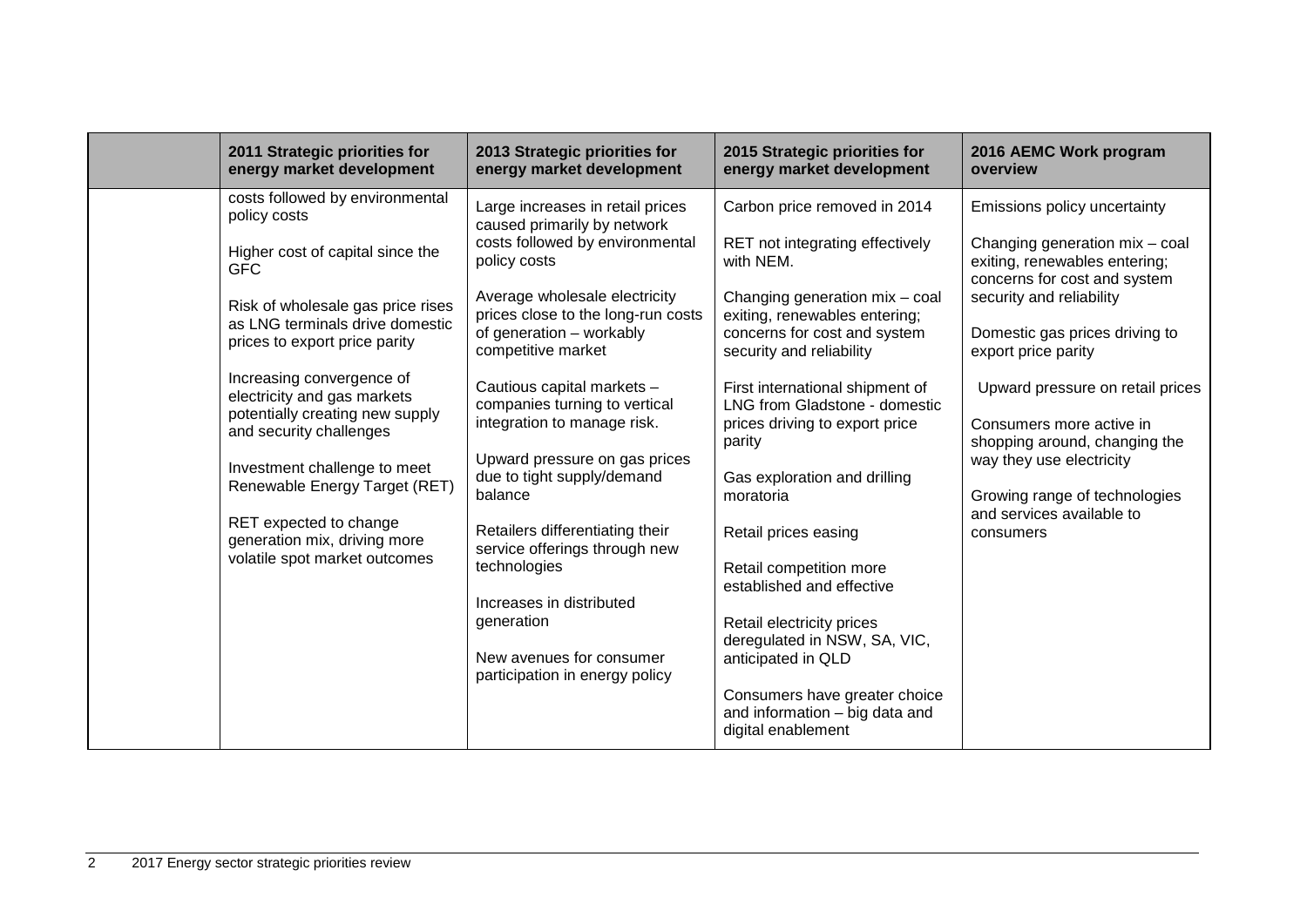This review will be different from previous AEMC-initiated strategic priorities reviews, particularly because it will provide broad strategic advice to the COAG Energy Council for its consideration, and include advice on how the priorities can best be achieved. Given the current strategic priorities review is wider in scope and will be endorsed by the COAG Energy Council, the priorities identified will articulate the actions needed to be undertaken by a much wider range of stakeholders, including the SCO, energy market institutions and market participants.<sup>[8](#page-11-0)</sup>

The table highlights that overall the AEMC's earlier strategic priorities work and 2016 work program overview has consistently identified the:

- challenges posed by changing generation mix for system security and financial resilience of energy markets
- importance of integrating energy and emissions policy
- need for predictable policy to underpin future investment in generation
- ways to enable energy consumers to make informed choices, focusing on protection, participation and engagement – allow consumers to benefit from innovations and enhanced competition
- need for gas market reform so Australia has well-functioning gas markets as the LNG export industry ramps up.

The fact that these, or related matters are still identified by stakeholders as areas of concerns indicates that the challenge is not so much in identifying the issues influencing the energy sector. It is more in gaining agreement to the required solutions, allocating responsibility and having all parties commit to taking the required actions. This also needs to acknowledge and reflect any wider circumstances that affect the solutions and actions. A broad acceptance and understanding of the relevance and importance strategic priorities and a shared sense of purpose would provide the foundation for appropriate action.

<span id="page-11-0"></span><sup>8</sup> Recommended actions to promote outcomes in the long-term interests of consumers could involve for example energy market participants, energy market institutions and consumers. It is for this reason that the AEMC has placed significant emphasis on stakeholder consultation in identifying the relevant issues, as discussed in section 5.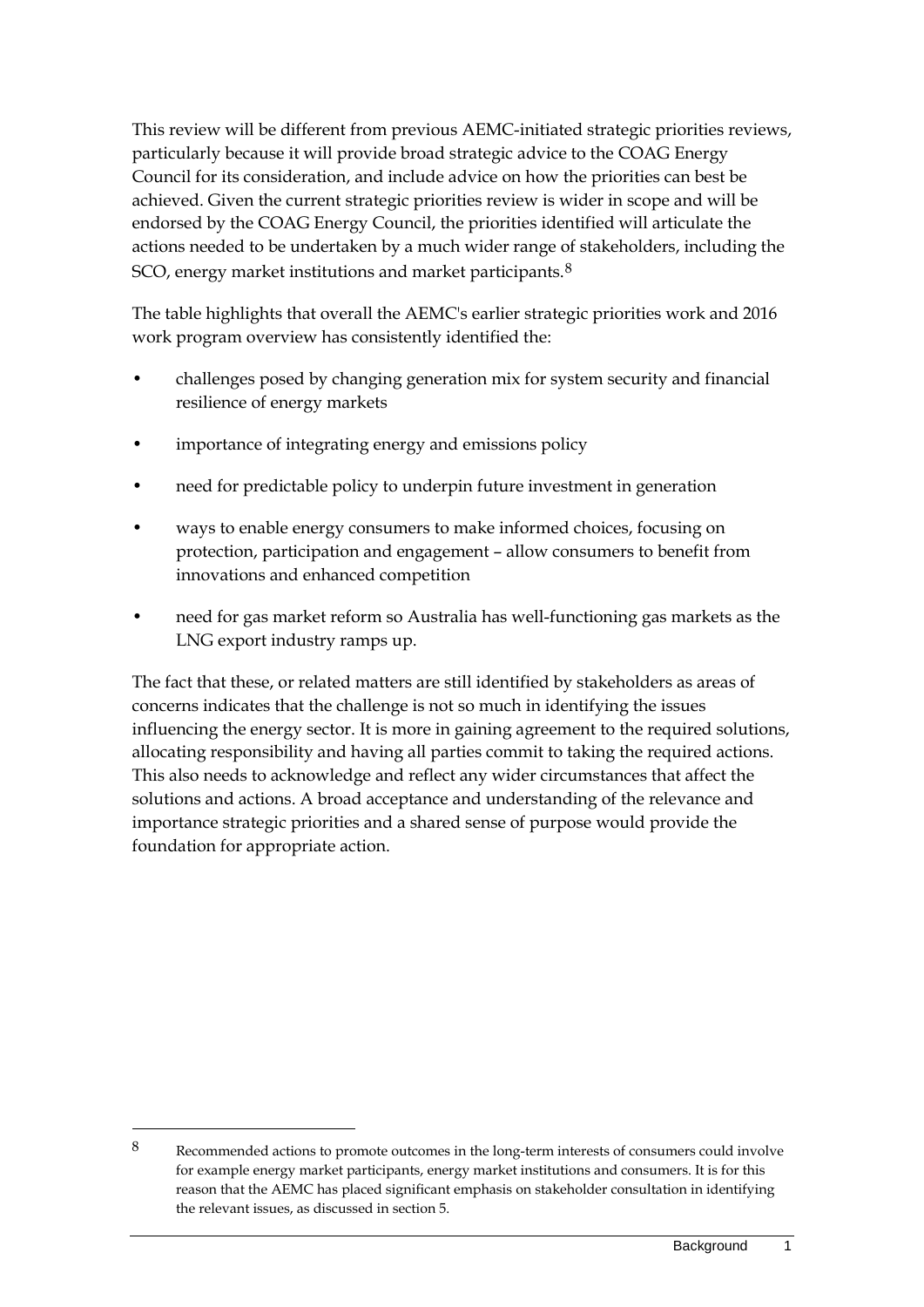# <span id="page-12-0"></span>**4 Approach**

The energy sector strategic priorities review process will comprise of:

- scoping, information gathering, and initial conversations with stakeholders
- the development of a discussion paper
- formal stakeholder consultation on the discussion paper
- the development of the final advice
- delivery of the final advice to the COAG Energy Council
- the publication of final advice.

Timeframes for the review process are set out in section [6.](#page-17-0)

### **Approach to the discussion paper**

The development of the discussion paper will draw widely from existing work and consultation processes in the energy sector to avoid duplication of effort.

Sources of information for the paper will include:

- information and data available from community, business and government stakeholders and the energy market institutions
- the work currently being undertaken in the 30 or more rule changes and reviews by the AEMC[9](#page-12-1)
- the current one-off reviews, such as the *Independent Review into the Security of the NEM* (the 'Finkel' Review)<sup>10</sup> which is in its final stages, and the Federal Government's review of climate change policies<sup>[11](#page-12-3)</sup> which has commenced
- relevant parliamentary inquiries

-

international studies and experience.

It is important to understand the context in which the development of the strategic priorities is occurring. To provide this context, the discussion paper will summarise the milestone developments in the Australian energy market. It will describe the key factors that have been and are driving the market over time.

<span id="page-12-1"></span><sup>9</sup> Australian Energy Market Commission, viewed 19 April 2017, http://www.aemc.gov.au/About-Us/Resources/Current-work/

<span id="page-12-2"></span><sup>10</sup> Department of the Environment and Energy, Australian Government, viewed 27 March 2017, http://www.environment.gov.au/energy/national-electricity-market-review

<span id="page-12-3"></span><sup>11</sup> Department of the Environment and Energy, Australian Government, viewed 27 March 2017, http://www.environment.gov.au/climate-change/review-climate-change-policies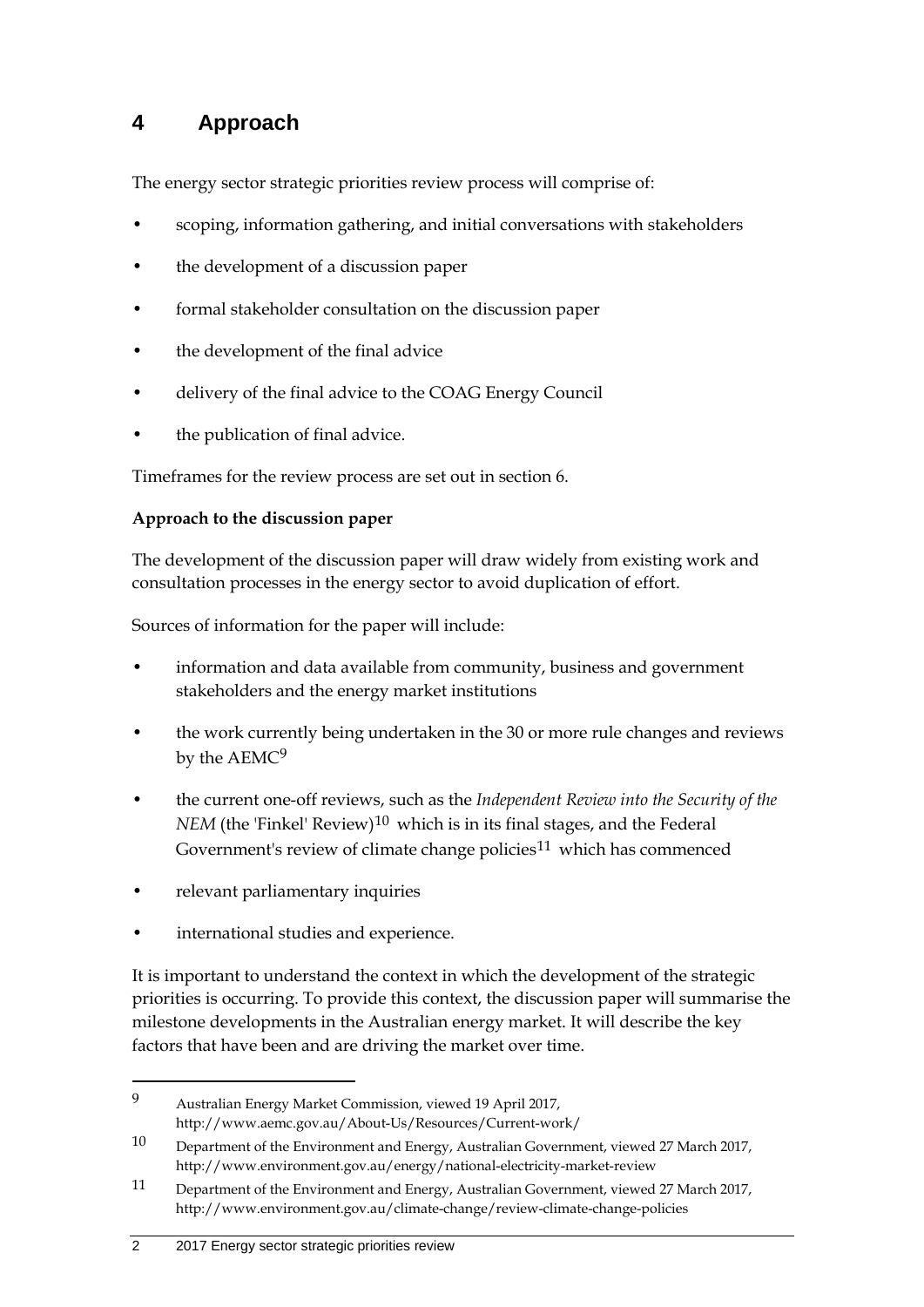The discussion paper will ask the question of how the market can achieve the future vision or goal. To do this, "strategy" will be defined as accommodating a planned series of actions directed towards addressing identified issues and achieving the desired goals. Strategic priorities will therefore refer to those priority areas where planned actions are most needed to ensure energy sector participants can achieve the articulated goals.

A critical part of the task is to provide a perspective on the timing of the emergence or management of issues. The discussion paper will distinguish between issues that emerge and can be managed in the short, medium and longer terms.

In summary, the discussion paper will:

- describe the milestone developments in the energy market
- identify the key factors influencing the market
- articulate the longer term goals for the energy sector
- identify the work-programs and actions required to achieve those goals
- describe the criteria and metrics to enable progress and success to be understood and measured.

As discussed above and in section 5, stakeholder engagement is a key component of this review process. The AEMC recognises that stakeholders are currently involved in several public consultation processes. Our process is intended to reduce stakeholder burden.

#### **Approach to the final advice**

The final report will draw from the discussion paper and associated consultation. It is intended to be a unifying document pulls together the outcomes of energy sector programs, reviews and projects into a strategic framework that reflects stakeholders' views. The main features of the final strategic priorities advice are that it will:

- be informed by stakeholder feedback from initial conversations, other related consultation processes and formal consultation on the discussion paper
- contain energy sector strategic priorities for short, medium and long-term timeframes, the duration of which will be determined in the course of the consultation
- contain actions and responsibilities related to each strategic priority
- describe the expected outcome or result linked to the proposed actions.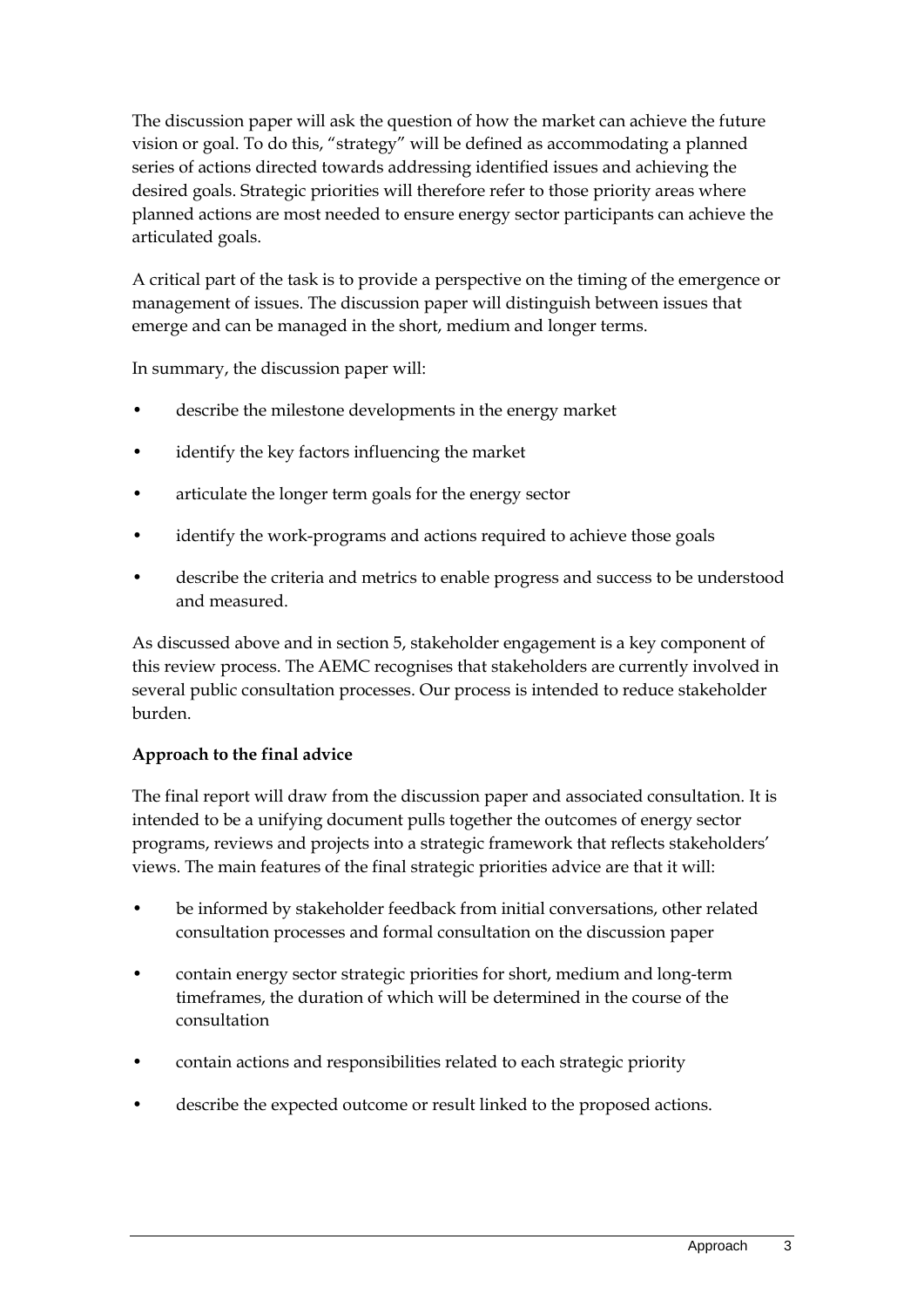### **Evaluating the energy sector strategic priorities**

As discussed in section 1, the COAG Energy Council has an essential leadership role in defining a set of focussed priorities for the energy sector and its participants. In addition, it is also the body that will determine whether the strategic priorities will be successfully achieved.

A critical aspect of successful strategy execution is that there are consistent messages and actions from the leaders of the strategy. The Council's leadership role therefore requires it to practically demonstrate its commitment to achieving strategic policy goals through its actions and decisions. The SCO and energy market institutions also have a responsibility to work together to implement the strategic priorities. This would ideally be reflected in a national work programme that is published and has metrics that are reported against.

There are circumstances that can lead to jurisdictional differences in how a national work program would be applied. Differences across jurisdictions should be accommodated where necessary, but these differences need to be:

- specifically acknowledged
- limited in number and scope
- based on clear and assessable rationale
- regularly assessed for effectiveness, and
- wherever possible removed in favour of national approaches.

The AEMC considers that the annual updates that occur in between the triennial reports would be the appropriate mechanism to evaluate progress on the energy sector strategic priorities.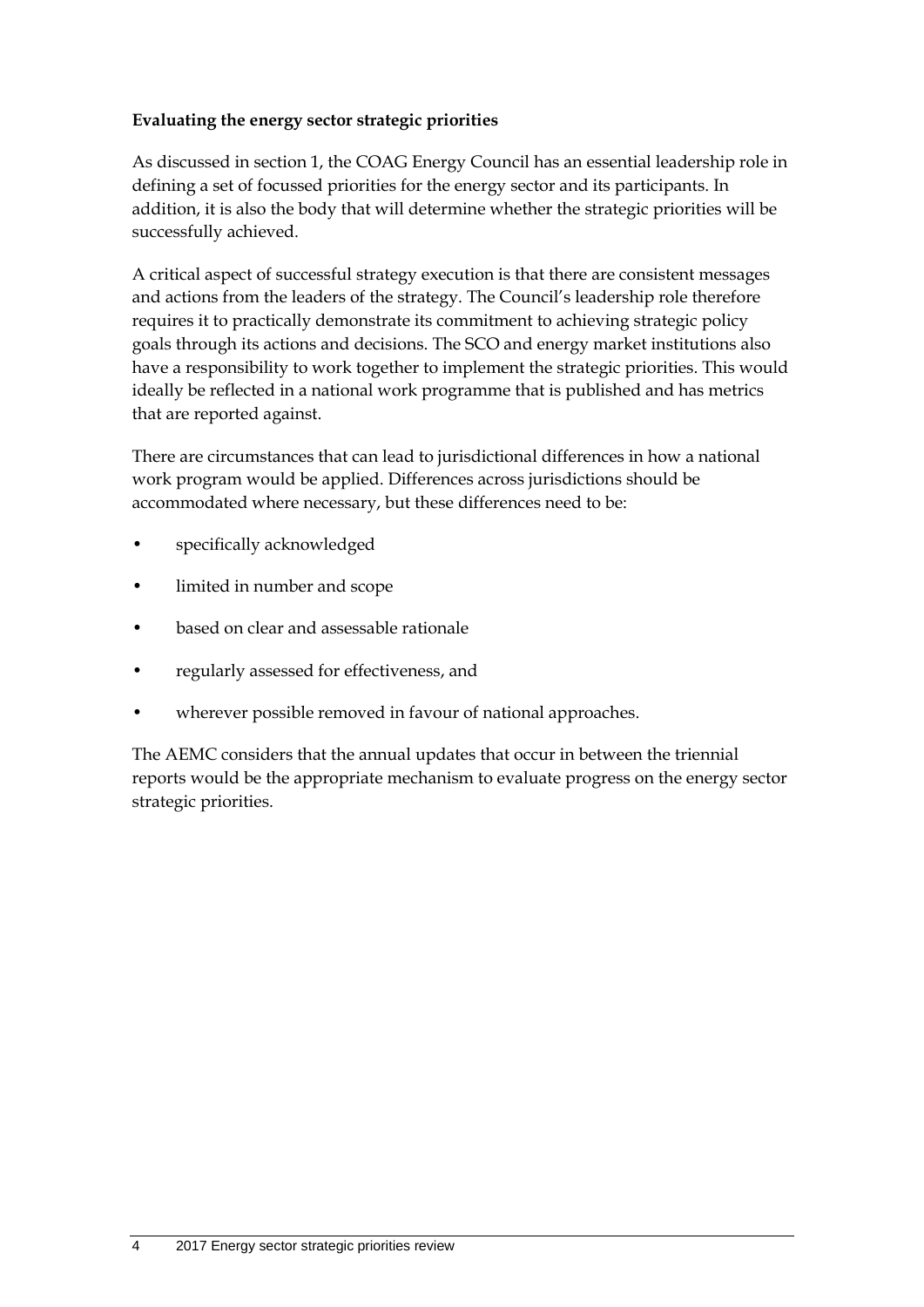### <span id="page-15-0"></span>**5 Stakeholder engagement**

The terms of reference specify that the AEMC must consult with the SCO on an ongoing basis throughout the project. Importantly, it also requires the AEMC to consult with the other energy market institutions, which are the Australian Energy Regulator, the Australian Energy Market Operator and Energy Consumers Australia. Consultation with the market institutions will include ongoing bilateral meetings, and a proposed workshop. This workshop will occur prior to the SCO workshop that is scheduled for late-October under the terms of reference.

The AEMC views stakeholder engagement as a crucial part of the review. Therefore in addition to the mandatory consultation, a wide range of stakeholder engagement activities are planned to occur throughout project. These include bilateral meetings, AEMC participation in events held by stakeholders and public forums. As noted above, existing consultation exercises will be leveraged wherever possible to reduce stakeholder effort.

The AEMC considers a potentially useful starting point for discussions with stakeholders are the four issues identified in the 2016 AEMC work program overview. This does not in any way preclude other issues from being identified or prioritised, and the final strategic priorities will be informed by analysis and stakeholder feedback, as discussed in section 4.

The issues identified in the 2016 work program are:

- integration of energy and emissions reduction policy
- more engaged and better informed energy consumers
- promoting system security as market transforms to new technologies and renewables
- gas market reform.

-

The AEMC has in its submission to the Finkel review also highlighted that these issues can be addressed or enabled through promoting investor confidence and good governance in the sector.[12](#page-15-1)

The main consultation will occur in August and September after the release of the discussion paper in August and September. Responses to the discussion paper will be gathered through conversations, events and formal submissions. It is an opportunity for stakeholders to provide comments and feedback on the discussion paper for the public record. Stakeholder feedback will inform the final advice to the COAG Energy Council.

<span id="page-15-1"></span><sup>12</sup> Australian Energy Market Commission, viewed 19 April 2017, http://www.aemc.gov.au/News-Center/What-s-New/Announcements/AEMC-submission-to-th e-independent-review-on-the-f.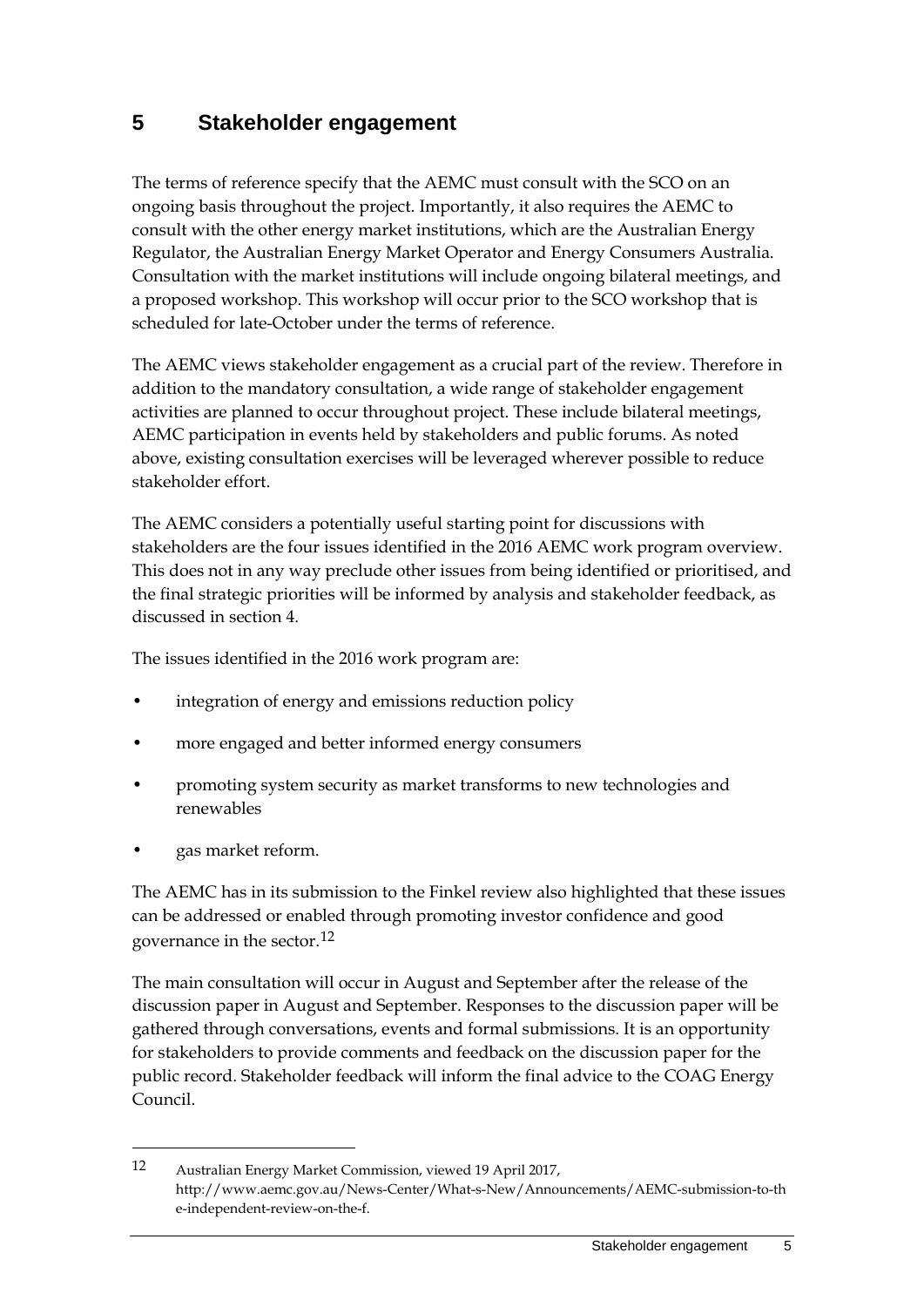The Commission sees this review as an opportunity to discuss issues with and hear views from a broader range of stakeholders than would ordinarily be involved in the AEMC's work. This is because the scope of the review is broad compared to the scope and process constraints of usual rule changes and reviews.

Although we are not seeking formal stakeholder submissions on this approach paper, we welcome comments on our approach to the review. Comments can be provided by contacting Emily Brodie by Friday 12 May 2017 (contact details below).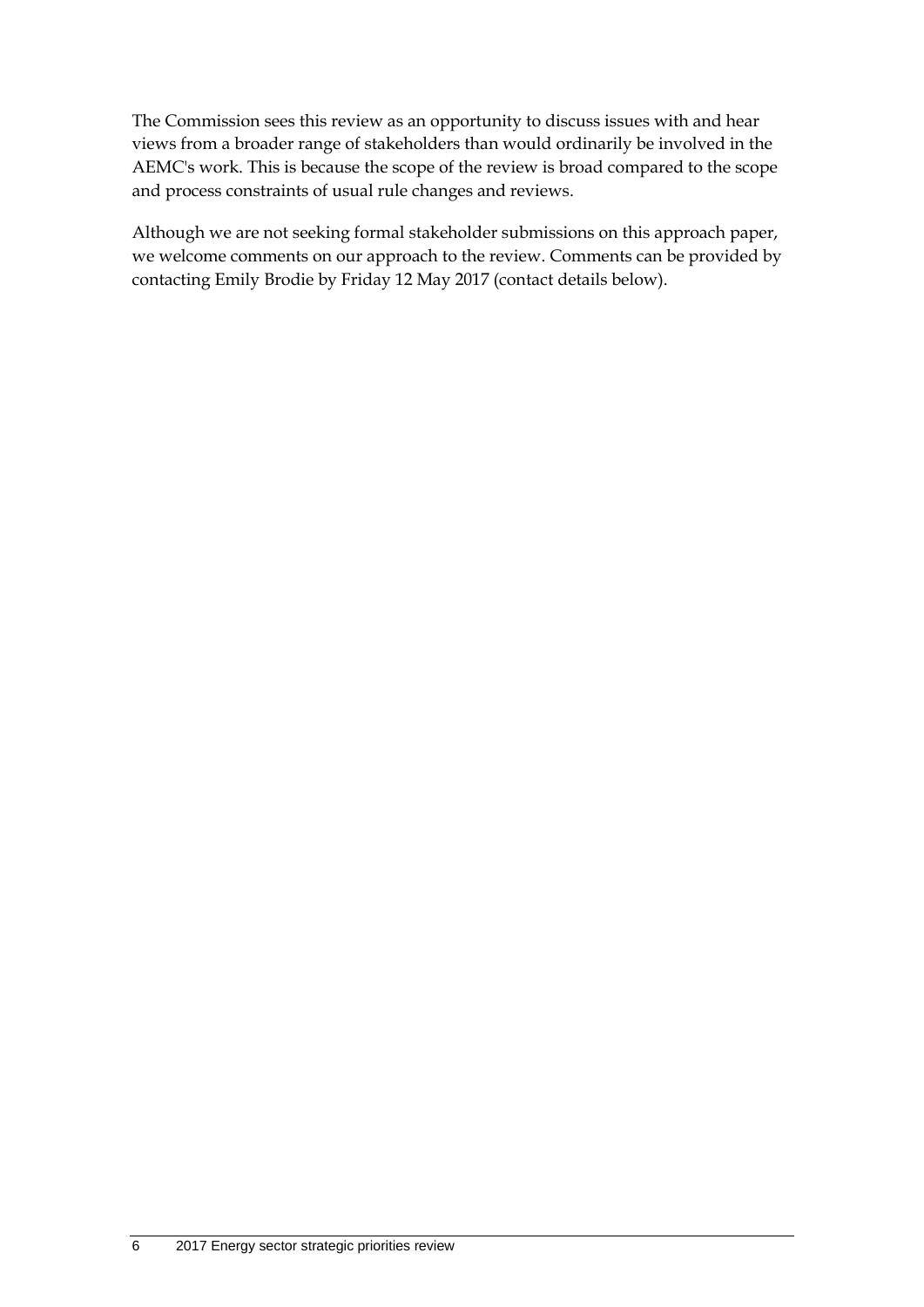# <span id="page-17-0"></span>**6 Timelines**

| Scoping, information gathering, initial<br>conversations with stakeholders      | March to July 2017       |
|---------------------------------------------------------------------------------|--------------------------|
| Discussion paper                                                                | August 2017              |
| Consultation on discussion paper and other<br>stakeholder engagement activities | August to September 2017 |
| Final advice delivered to COAG Energy<br>Council                                | October 2017             |
| Publication of final advice                                                     | November 2017            |

### **For information contact:**

AEMC Senior Director **Kris Funston** (02) 8296 7811 or kris.funston@aemc.gov.au

AEMC Senior Adviser **Emily Brodie** (02) 8296 7818 or emily.brodie@aemc.gov.au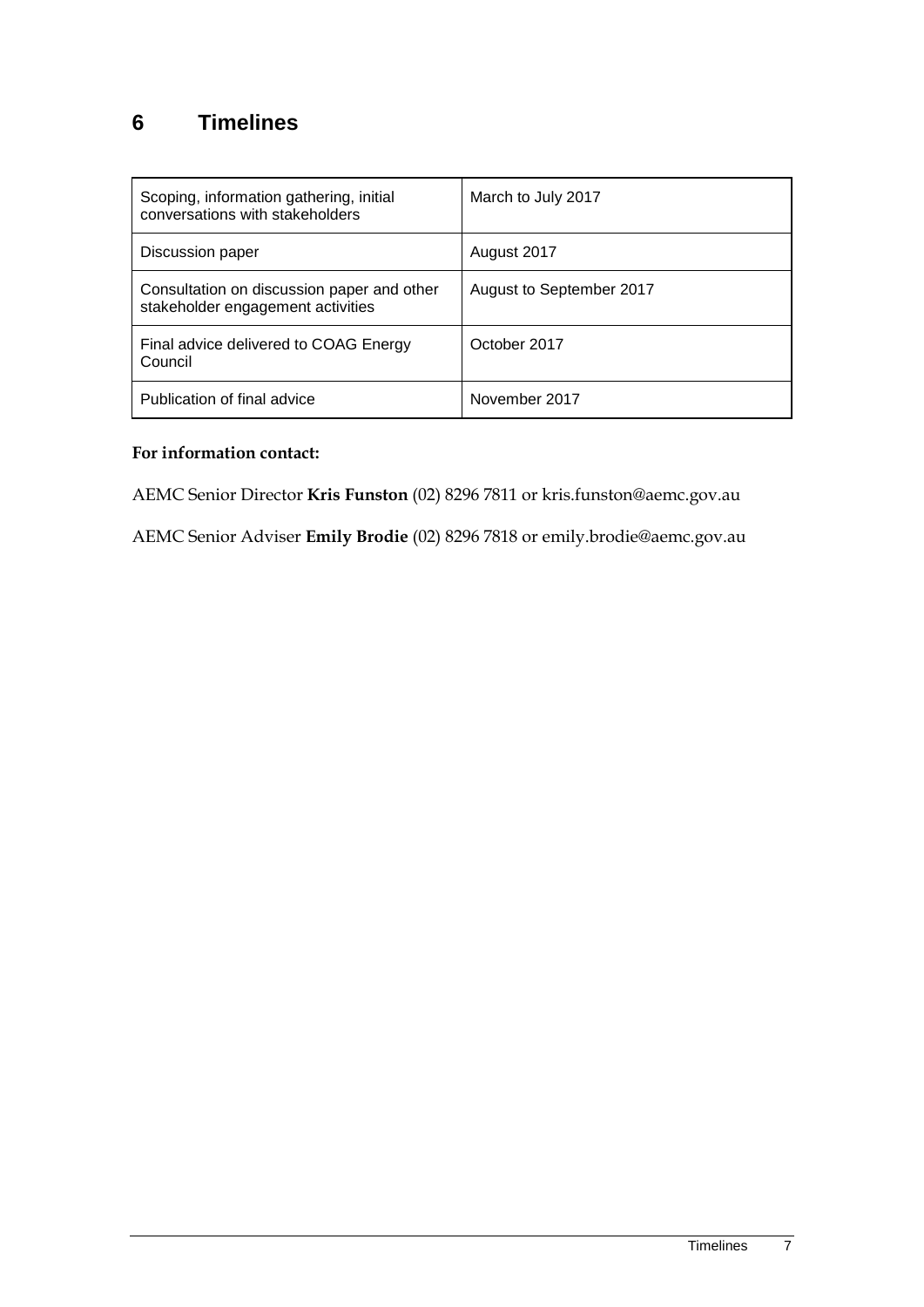# <span id="page-18-0"></span>**A Terms of reference**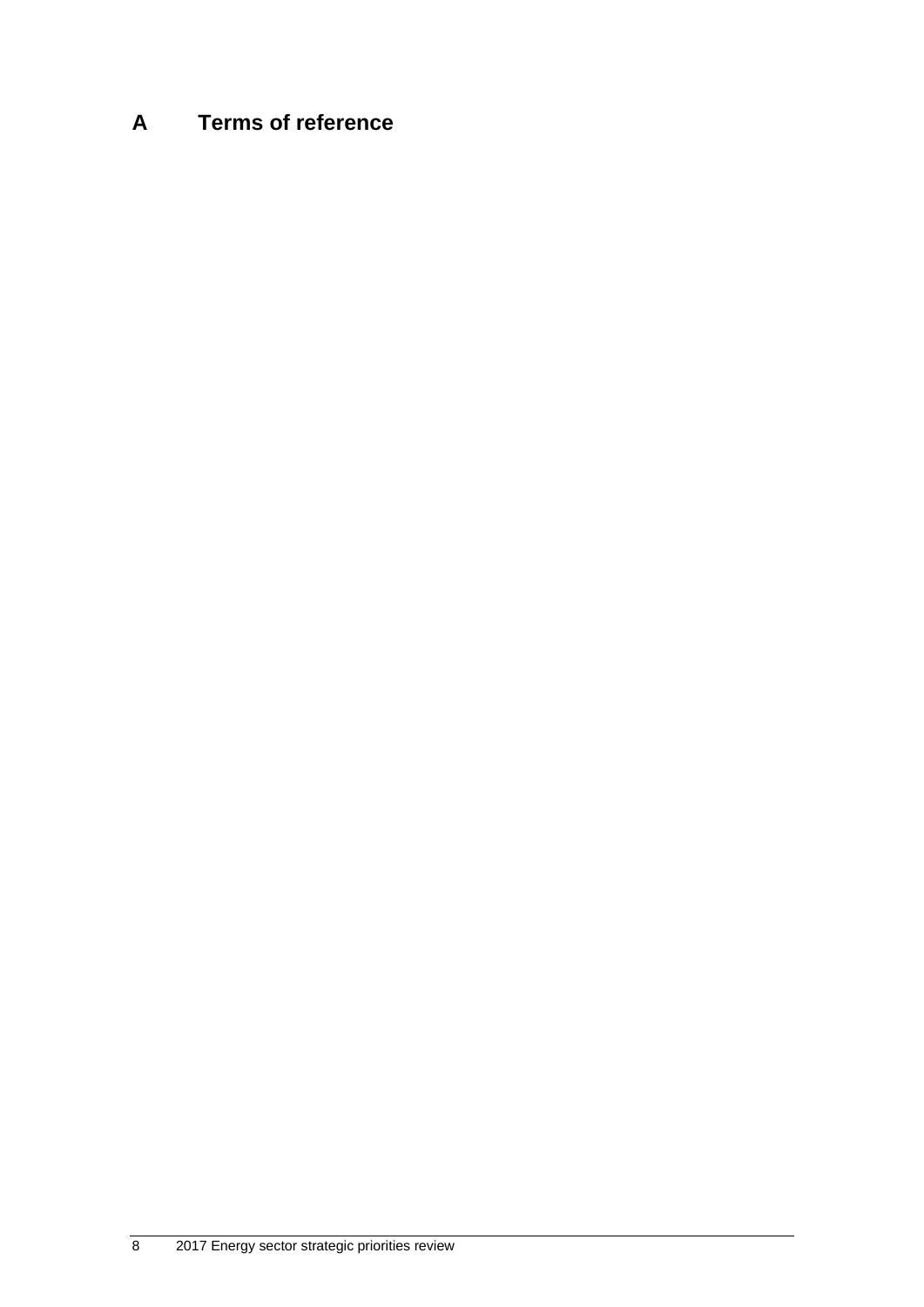RECEIVED 13 JAN 2017

Trim Folder ...................... Trim Record ....................



Mr John Pierce Chair **Australian Energy Market Commission** PO Box A2449 **SYDNEY SOUTH NSW 1235** 

Dear Mr Pierce

You would be aware that in December 2015, in response to the Review of Governance Arrangements for Australian Energy Markets, the Council of Australian Governments (COAG) Energy Council (the Council) agreed to task the Australian Energy Market Commission (AEMC) with providing targeted strategic advice to inform the Council's energy market strategy and priority setting.

I want to thank you for your considered engagement since that time and for your suggestions to amend the national energy laws in relation to this important strategic advice role. As the Council has resolved to rely on the existing national energy law framework, rather than make further legislative amendments, the attached Terms of Reference has been developed with the aim of formalising the provision of this advice.

The Council is seeking a report that informs key issues that could impact on its efforts in determining and setting strategic priorities in the Australian energy sector and markets. The report is intended to be a brief, broad, and high-level analysis of issues drawing on the AEMC's daily experience of the sector and its institutional interactions. It will form an important contribution to Council deliberations in the coming years, and it is intended that the outcome of those deliberations will be published on the Council website as a means of providing guidance to the energy community and its institutions, including the AEMC. Importantly, as this tasking is an ongoing triennial process, each advice and subsequent response of the Council is intended to build upon the former, with the aim of providing a body of work to assist decision makers into the future - it will act as a transparent reflection of the evolution of the Council's priorities over time.

If you require further information please contact Mr Brenton Philp, A/g First Assistant Secretary, Energy Division on  $(02)$  6275 9026.

**Yours Sincerely** 

The Hon Josh Frydenberg MP Chair **COAG Energy Council** 

December 16

coagenergycouncil.gov.au

Secretariat GPO Box 787 Canberra ACT 2601 Telephone: (02) 6274 1668 energycouncil@environment.gov.au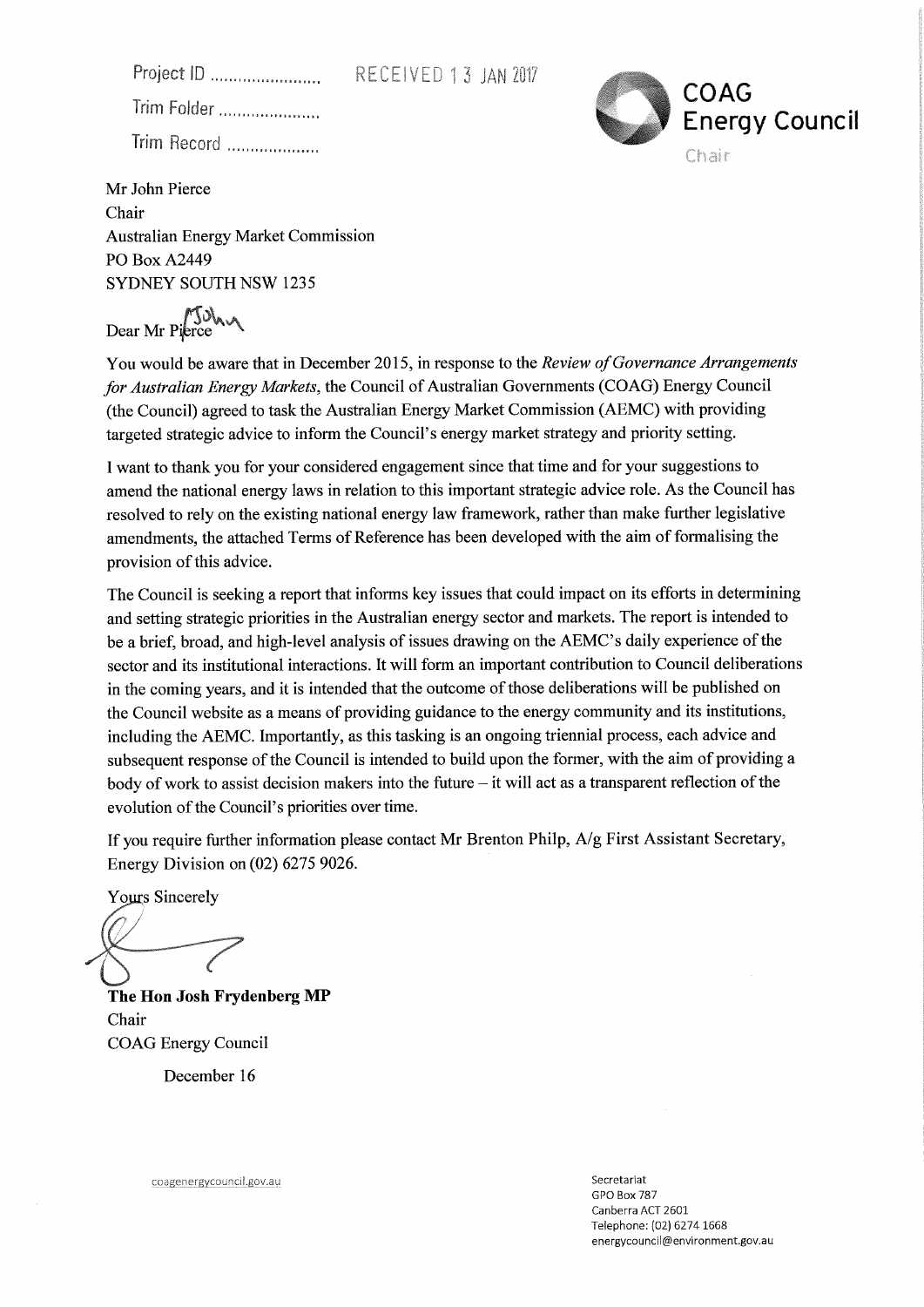### **Terms of Reference**

#### **Request for advice: Energy Sector Strategic Priorities**

#### **Context**

On 4 December 2015, the COAG Energy Council (the Council) published its response to the Review of Governance Arrangements for the Australian Energy Markets (the Review). In its response, the Council affirmed that it is the primary entity responsible for setting strategic direction in the energy sector and in relation to energy market reform. Critical to this is the identification of emerging circumstances (or the potential for such circumstances) that could transform the energy sector. The Council's role is to provide leadership and strategic guidance about how such structural changes should, if at all, be accommodated within the national energy frameworks.

To assist in the Council's understanding of the changing environment in and around the energy sector, and ultimately in determining strategic priorities, it is necessary to seek advice from a range of expert sources. An important part of this is to draw on the Australian Energy Market Commission (AEMC), and its understanding of the detailed frameworks set out in the national energy rules, to highlight major issues currently facing the energy market and circumstances that could arise in the in the future that may require further analysis.

### **Energy Council Directed Review**

The Council comprises Ministers responsible for Energy matters. These Ministers comprise the membership of the legally enduring Ministerial Council on Energy (MCE). Pursuant to section 6(b) of the Australian Energy Market Commission Establishment Act 2015, the MCE requests the AEMC to provide advice on current and future challenges and opportunities facing Australia's energy sector and energy markets.

This Terms of Reference (ToR) is an ongoing tasking of the AEMC. Future advices are intended to build on previous work to provide a useful body of work against which current strategic priorities may be referenced.

#### **Content of the Report**

The Council seeks a report that sets out the key issues that could impact on the Council's efforts in determining and setting strategic priorities in the Australian energy sector and Australian energy markets. Broadly, the report should cover significant current and potential challenges, risks and opportunities relating to the energy policy, regulatory or operational environment.

It is intended that this advice be a broad, high-level analysis rather than a detailed examination of individual issues. More specifically, the report should concisely highlight:

- major challenges, risks and opportunities currently facing the energy sector and energy markets;
- any current or potential future energy sector related developments that could impact on the national energy regulatory frameworks and their capacity to deliver: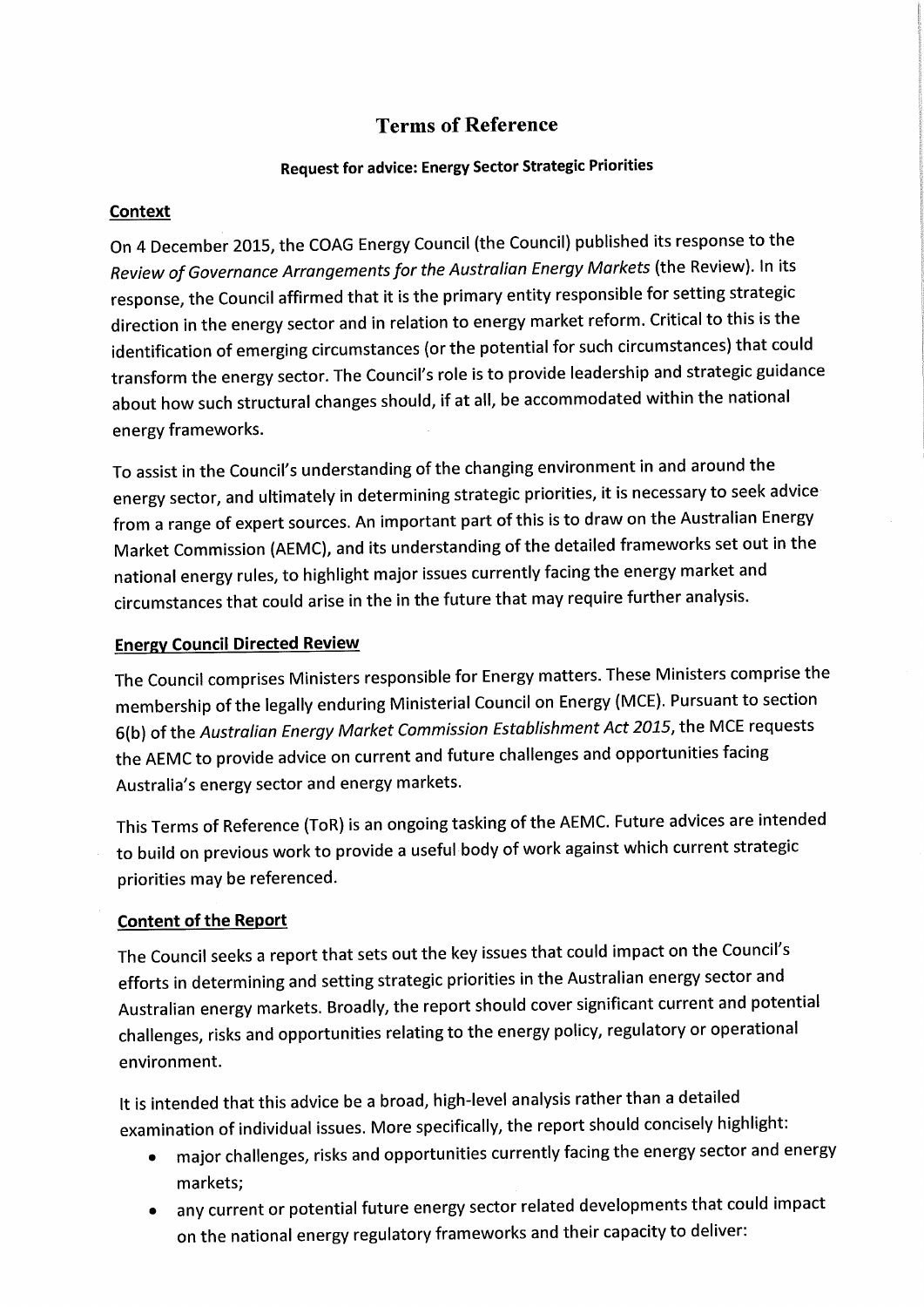- $\circ$  the statutory objectives articulated in the NEL, NGL and NERL;
- $\circ$  the objectives articulated by COAG in the Australian Energy Markets Agreement:
- the current work being progressed by the AEMC, inclusive of reviews and rule change requests, that are relevant to the matters listed above;
- from a high-level, issues-based perspective, matters covered under the national energy rules that may require further consideration.

The advice should be developed in the context of any matters that could impact on national energy policy, including the delivery of the National Electricity Objective, the National Gas Objective and the National Energy Retail Objective.

#### **Process and deliverables**

The AEMC will provide its detailed advice, in the form of a report to the MCE by October every three years. In the intervening years, the AEMC is to annually provide updates on its previous detailed advice to the MCE by October. Unless determined otherwise, the Report will be published in mid-December following the provision of advice to the MCE in October.

In addition to its existing consultation activities, in developing the advice and the updates, the AEMC must consult with:

- the Standing Committee of Officials (SCO) on an ongoing basis; and
- the other market institutions (the Australian Energy Regulator, Australian Energy Market Operator and Energy Consumers Australia).

The process is expected to take about one year from commencement of the work until the consideration of the advice by the COAG Energy Council. A timeline for the provision of advice is set out below:

| <b>Activity</b>                                        | Due by                                                                                        |
|--------------------------------------------------------|-----------------------------------------------------------------------------------------------|
| Terms of Reference issued to the AEMC                  | The second half of year 1 (initially<br>$2016$ ).                                             |
| Development of detailed approach                       | December – year 1 (and in<br>December each year before the<br>next advice is to be provided). |
| Delivery of advice to Council Secretariat              | September/October – year 2<br>(initially 2017, and every three<br>years thereafter).          |
| Workshop with SCO; consideration of advice             | Late-October $-$ in each year<br>following receipt of the advice.                             |
| COAG Energy Council publishes its strategic priorities | December - in each year<br>following receipt of the advice.                                   |

 $\sim$